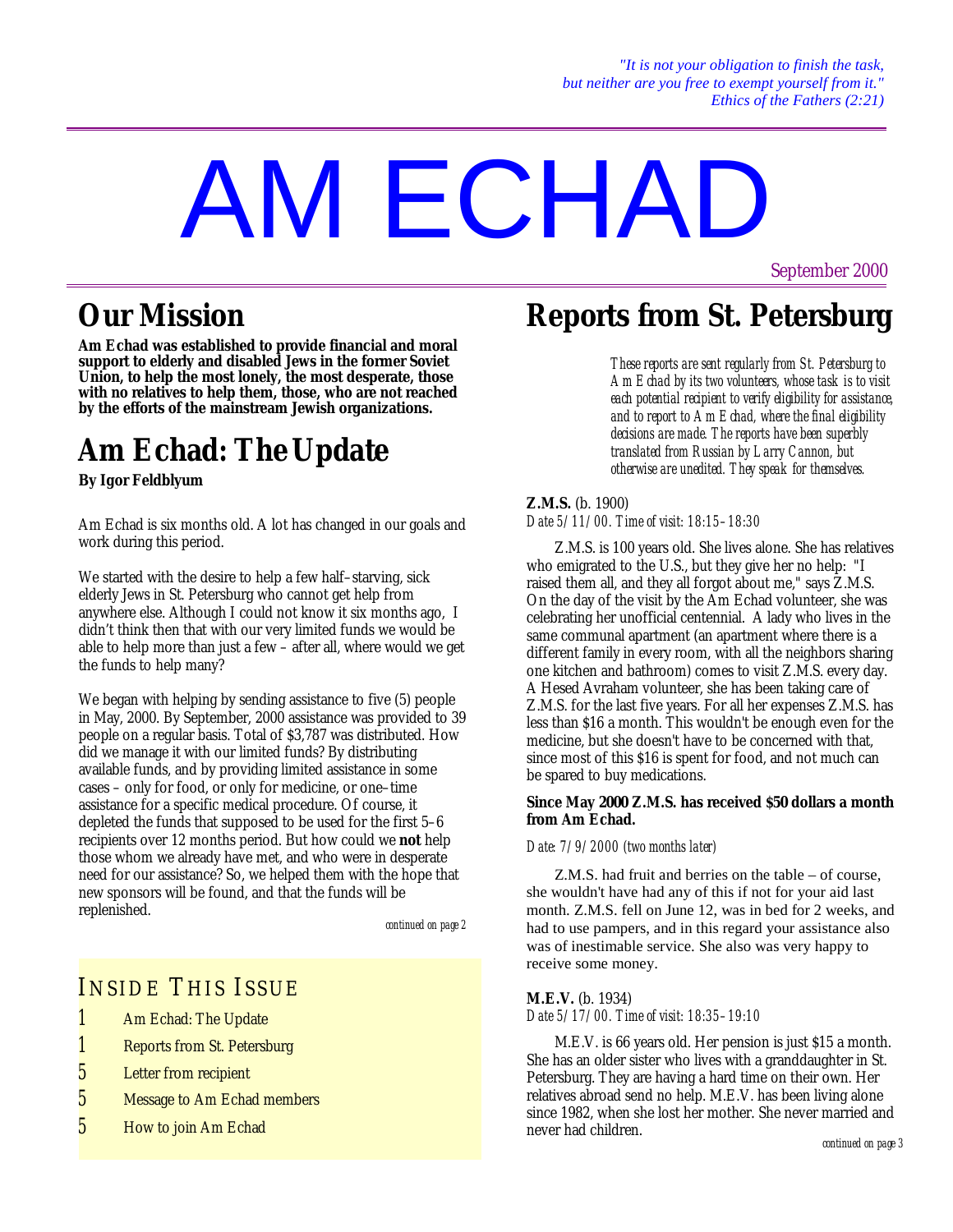## Am Echad: The Update (cont.)

Almost weekly, I was receiving reports from Katya K. in St. Petersburg. We select a list of the oldest, the poorest, and the loneliest from the database of 37,000 elderly and disabled Jews in St. Petersburg. Katya visits the elderly to verify the information we have about them, and then we make the decision who will get the assistance, and *who will not*. This is not an enviable task - the level of poverty and misery is such, that the "*who will not*" part can break one's heart.

That, of course, made it necessary to get engaged into serious fundraising efforts. It is inconceivable for me now to think, that we will not be able to continue helping the current recipients; after all, knowing that they are being taken care of, that the help will be there not only today, but next month, and the month after that lifts their spirit and sustains them as much, as money. I also fully realize, that some of them will die if we stop sending them money for medicine and food. Therefore, fundraising becomes paramount now.

We managed to create a mechanism to identify the most needy. We have an infrastructure to deliver the monetary assistance, reliably and safely. We have a "waiting list" of people who qualify to receive our help - we already met with them, and know about their desperate situation. This situation makes me think of people on the waiting list for the organ transplants. Many of them don't live long enough to receive the transplant because it is simply not available. But in our case, the money **is** out there, and it is only our ability or inability to deliver it to the elderly that determines their plight.

So, what can we do in addition to contributing more to Am Echad?

Almost all current sponsors were my friends and relatives whom I presented with an opportunity to do the *mitzvah* of helping the most needy. Each of us already believes in Am Echad's cause - or we wouldn't be involved. So why shouldn't each of us to contact those we know - not to ask for their donation, but to offer them an opportunity to do a *really* good thing. I am sure, many of them would do it, as you did. I know that talking about money is awkward, I never feel comfortable doing this. But when I think about the amount of good it brings, my feelings become a nonissue.

We plan to appeal to synagogues in the Washington D.C. area to participate in Am Echad's work. So far, we had very little success in this area, and I would welcome your assistance in convincing the management of your synagogues to allow their congregations to hear about the desperate situations of the thousands elderly and disabled Jews in Russia. Let the people decide if they want to support this cause. Please let me know if you have any influence in your synagogues.

One of the fundraising directions is to get corporate sponsorship. Please, let me know if the organizations you work for, or other organizations or companies, might be interested in getting involved.

I would welcome very much your ideas and help with fundraising - today, it is the most urgent task at hand.

Recently, I have met with Mark Levin, Executive Director, and Lesley Weiss, Director of Community Services of NCSJ (Advocates on behalf of Jews in Russia, formerly National Council for Soviet Jewry). They supported our efforts, and provided me with a number of very valuable suggestions on where and how to raise more funds.

We are cooperating with the Greater Washington Committee for Post-Soviet Jewry. Currently, we are discussing joining our efforts in providing direct help to the most needy Jews in Russia. I will keep you posted about further developments.

I want to thank everybody who worked hard to make Am Echad a successful operation. My special thanks go to Katya K. and Michael P., who are doing an excellent job visiting and helping elderly in St. Petersburg, and to Larry Cannon, who does superb job translating materials coming from Russia.

I would like to take this opportunity to wish all of you and your families a happy and healthy New Year. In this season of giving, please remember your less fortunate brethren in Russia - many of them will not survive without our help.  $\triangleleft$ 

# **Statistics**

| <b>Amounts Donated</b>                                                                                           | <b>Number of Sponsors</b>                                                                                                                          |
|------------------------------------------------------------------------------------------------------------------|----------------------------------------------------------------------------------------------------------------------------------------------------|
| \$4,682<br>\$1.200<br>\$1,000<br>\$715<br>s<br>S<br>- 600<br>300<br>\$<br>100<br>36<br>-18<br>\$10,105<br>Total: | 1 Sponsor<br>1 Sponsor<br>1 Sponsor<br>1 Sponsor<br>3 Sponsors<br>1 Sponsor<br>3 Sponsors<br>2 Sponsors<br>2 Sponsors<br><b>Total: 15 Sponsors</b> |
| <b>Start-up expenses</b>                                                                                         | \$2,475                                                                                                                                            |
| <b>Total number of</b><br>recipients on 9/6/2000                                                                 | 39                                                                                                                                                 |
| <b>Total amount distributed</b><br>to recipients                                                                 | \$3,787                                                                                                                                            |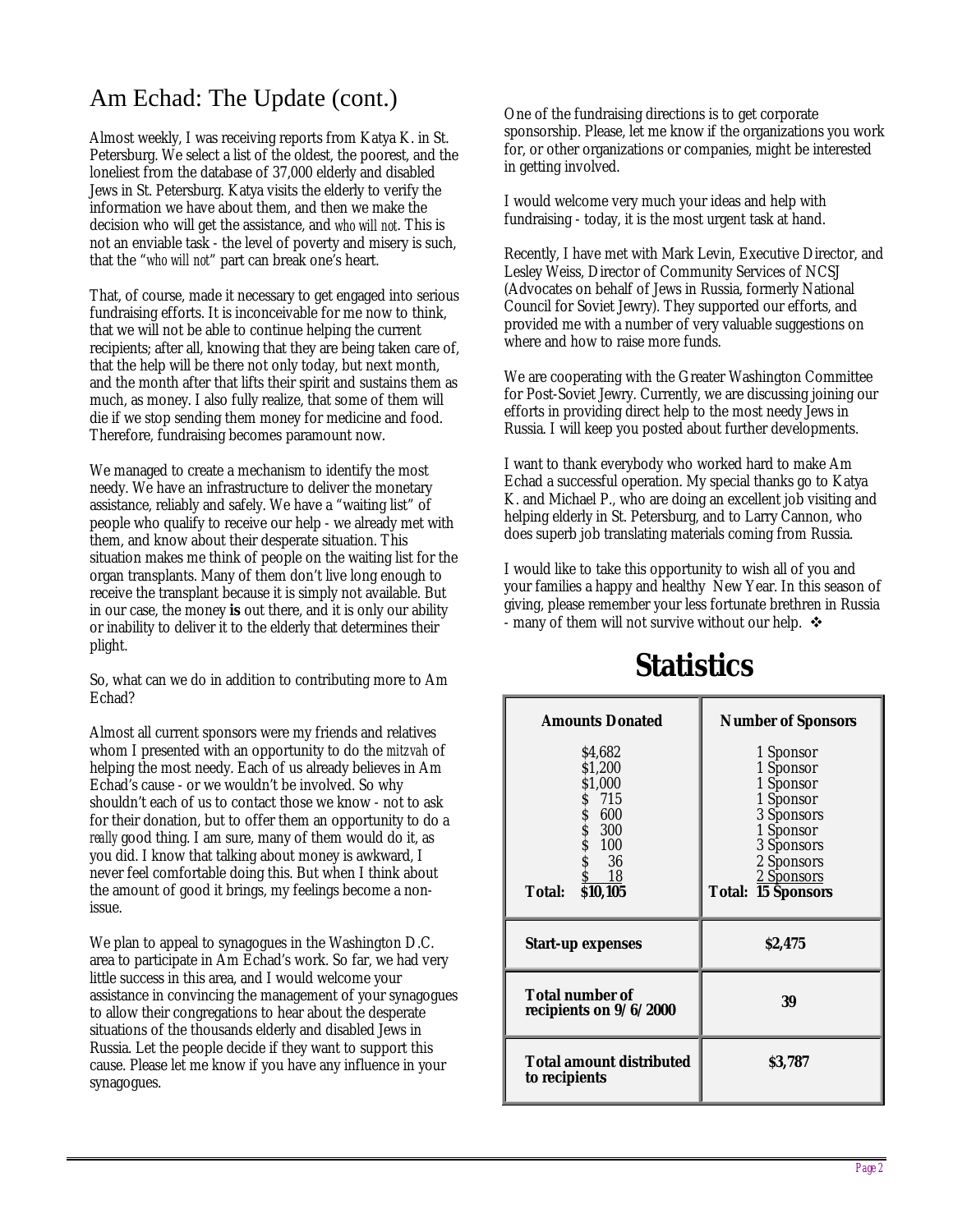## Reports from St. Petersburg (cont.)

M.E.V. is an artist. Her whole apartment is decorated with her work. A little table with some art supplies, sketches, and portraits are in the kitchen. M.E.V. has chronic-fatigue syndrome, but there's not enough money for medicine and vitamins. She lives with a cat, no television, just a radio. She rarely leaves the house. The day M.E.V. was visited by the Am Echad volunteer, she did get out to go to the store and sit on a bench outside. M.E.V. used to get help from Social Services in getting groceries, but lately they've forgotten about her.

#### **Since June 2000 M.E.V. has received \$50 dollars a month from Am Echad.**

#### *Date: 7/6/2000 (one month later)*

. . . On receiving the money, M.E.V. was so happy that she now can buy condensed milk and sugar for herself, and fish for the cat, and maybe even a television set. She sat and counted the money several times, saying that she had never held so much money in her hands – she was as happy as a child!

#### **V.I.P.** (b. 1950)

#### *Date 6/4/00. Time of visit: 18:00–18:50*

V.I.P. is 50 years old. She lives alone. V.I.P. was born with muscular dystrophy. She suffers from serious kidneys problems and low blood pressure. As if this weren't enough, V.I.P. is severely allergic to many substances, including the medicine, so she needs a special diet. However, an extreme money shortage (her pension is less than \$16 a month) constrains her to eat free dinners delivered to her from Hesed Avraham. But the food is salty, and after eating V.I.P. has physical complications. It is extremely hard for her to cook. Her legs are immobile, and routine bathing turns into an acrobatic feat. When V.I.P. could still move, she worked as a librarian. She writes poetry, and a small edition of her poems was published recently.

#### **Since June 2000, V.I.P. has received \$50 dollars a month from Am Echad to buy the food she needs and to get nursing and domestic assistance.**

#### *Date: 7/9/2000*

. . . It was agreed with V.I.P. that she would pay \$34 to the nurse, and would keep \$13 for herself as a supplement to her pension. I'll take the nurse to her on Tuesday, and if they like each other, then Sveta (the nurse) will visit her every other day, that is, 3 times one week, 4 times the next. Sveta is a medical nurse who lives two blocks from V.I.P.; for the time being I haven't looked beyond her because she would be able to come at almost any time if she's needed – I think this would be a big plus for an invalid who might fall and to whom almost anything could happen.

#### **G.G.I.** (b. 1915)

#### *Date 6/4/00. Time of visit: 16:50–17:15*

G.G.I., an elderly woman, has not stood up for 15 years, according to her neighbor who takes care of her. But her head is clear, even though she is extremely weak. Her pension is about \$25; her nephew, who also is a pensioner and also cares for his mother, who also lies sick and also suffers complete loss of memory, gets her pension from the

savings bank. The nephew also gives the neighbor money to feed G.G.I. Beside her bed are some food in a little bowl, some candy, and some baked goods. She receives aid from the plant where she worked seemingly forever \$9 a month. G.G.I. used to receive monthly packages from Hesed, but for some reason this now happens only around holidays. Her neighbor would like very much to get some disposable diapers and a salt bath (G.G.I.'s leg hurts so much that she can no longer even wash it and can't turn over, even though she only weighs about 35 kilograms), perhaps a massage, and the eyeglasses ordered from Hesed, which they have long been waiting for but somehow never receive. She badly needs housecare.

#### **Since June 2000 G.G.I. has received \$50 dollars a month from Am Echad.**

#### **D.A.D.** (b. 1913)

#### *Date 6/6/00. Time of visit: 15:45–16:40*

D.A.D. lives in a communal flat, or more accurately, she occupies the apartment with her grandchildren and their families. Her nephew M., a man with a group 1 disability, lives with her; his pension is \$16. D.A.D. receives a pension of \$24. She has been utterly confused since a stroke. She has malnutrition sores on her legs. She moves about on crutches, several times she has been threatened with amputation of a leg, but so far has been able to avoid it.

The situation in her apartment is destitute and quite dirty. D.A.D. hasn't been out of the apartment in a long time. Occasionally, D.A.D. receives food packages from Hesed.

D.A.D. has three daughters. One of them lives in the same apartment as D.A.D. Two grandchildren also live there with their families, so D.A.D. is not alone.

From conversation with the daughter who lives with the mother: more than half the mother's pension goes to medicine. Her nephew M. is mentally ill; if he doesn't get his drugs, he becomes agitated and uncontrollable (he does not make sense when he talks, and he can't walk). His pension is not enough for the medicine. for the medicine. One of D.A.D. 's daughters herself has a group 2 disability; her pension is \$26; her husband's pension is \$24, and he has a group 1 disability. They can't get their medicine from Hesed at a discount – the drug list there is very limited. D.A.D. 's grandchildren have families of their own, including children; one of them is unemployed and cannot provide any material aid. The third sister also is disabled. It is very hard to converse with daughter, as her hearing is poor and her cerebral blood vessels are in bad shape, so she doesn't always understand what people ask her.

It appears that despite having a large number of relatives, D.A.D. still is badly in need of assistance.

#### **Since June 2000 D.A.D. has received \$50 dollars a month from Am Echad, and help to some other members of her family will be provided once the funds are raised.**

#### *Date: 7/7/2000 (one month later)*

On receiving the money . . . , the daughter of D.A.D. nearly fell speechless with joy – she only asked that we "thank a thousand times over the people who helped momma," and said that "momma also is very happy." She said that social services had allocated \$7 of financial assistance once, but to get it they had to collect some 15 certificates – all that just so social services would bring the money. It's simply unbelievable! *continued on page 4*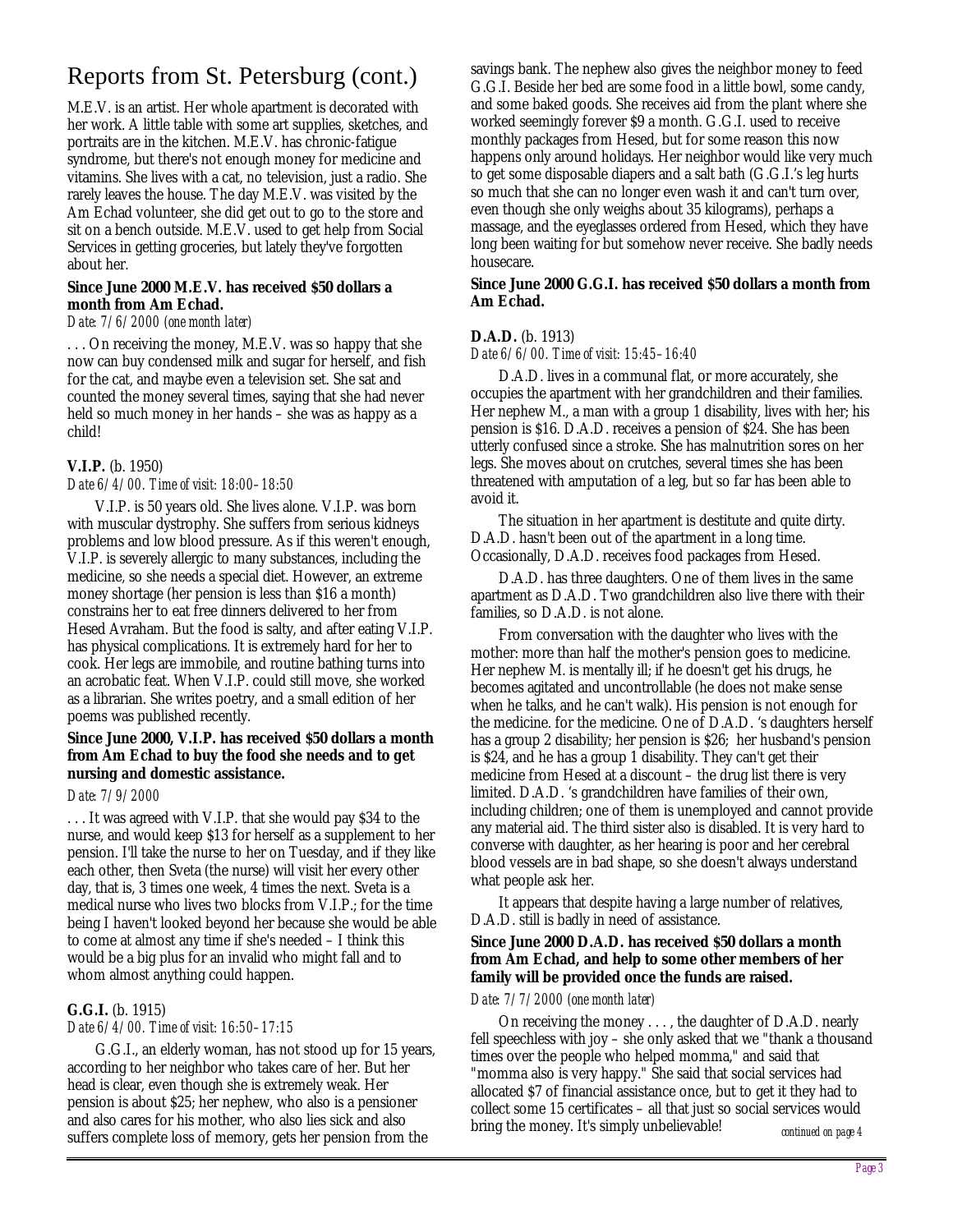## Reports from St. Petersburg (cont.)

#### **R.A.B.** (b. 1946)

#### *Date 6/8/00. Time of visit: 16:15–16:50*

R.A.B. lives in a two-room apartment that needs repairs, alone, with a group 1 disability, had an operation for cancer 2 years ago in which his kidney was removed. The remaining kidney has trouble handling the load, and also is in bad shape. His pension is \$25. He needs at least \$14 a month for medicine. He has a sister with a group 2 disability and insulin– dependent diabetes, who receives a pension of \$26. She also has no children.

R.A.B. receives monthly packages from Hesed. He does not get medicine from Hesed, as Hesed doesn't have the drugs he needs. His diseases require a special diet, which he can't afford. R.A.B. has a very old uncle in America who sends \$50 once a year.

Financial assistance could prolong this man's life. **Since June 2000 R.A.B. has received \$50 dollars a month from Am Echad.**

#### **S.Y.M.** (b. 1944)

*Date: June 20, 2000. Time of visit: 20:15–20:50*

S.Y.M. suffers from disseminated encephalomyelitis (if I heard her correctly), specifically: she can't walk, her hands work with difficulty, though she can draw and write a little (poetry, short stories). She moves about the apartment in a wheelchair. As I understood it, her disease is systemic, and from time to time she experiences all sorts of complications: now her kidneys, now her lungs, and so forth. S.Y.M. recently took a fall and sustained a concussion and a head injury that had to be stitched; emergency services would do this for cash only, and as a result she had only \$4 left (out of a pension of \$22) for the month. Three times a week she receives dinner from Hesed (she receives enough for 7 days, but the food is brought 3 times a week), and twice a week a woman comes from social services. S.Y.M. showed me her photos and wants very much to correspond with someone. She has studied English, would like to get some practice with it, and would be grateful if you could find someone in America to correspond with her.

S.Y.M.'s only relative is an 86-year-old aunt. S.Y.M. never had a family of her own, has been ill since 1968, and hasn't walked since 1991. In my opinion, she is badly in need of help. **Since June 2000 S.Y.M. has received \$50 dollars a month from Am Echad.**

### **K.M.P.** (age 93) and **L.R.B.** (age 72)

*Date: 7/9/2000. Time of visit: 19:30–21:15*

I had contradictory impressions. They live in a two-room flat that's terribly run down but that apparently has seen better days. The daughter, L.R.B., a musician, played the harp; the harp now stands in the apartment, along with a grand piano and an upright. Her late husband also was a musician. After the death of her daughter and husband, something happened to her legs. She now gets about only on crutches, and is getting worse, but she hasn't lost hope of recovering and so constantly receives treatment (she is registered with the clinic for creative workers). She received one course of therapy recently, which cost several thousand rubles that she had planned to come up with by selling

the upright piano, but it's quite hard nowadays to sell an expensive instrument, and her creditors are waiting patiently, so she's still reluctant to lower the price. In September she needs to repeat the course of therapy. Just listing the diagnoses took more than a hour. Her mother, K.M.P., is in better shape, though both have diabetes, and the mother has quite severe sclerosis. They have a dacha where they plan to go soon for awhile if someone will take them. Food comes from social services twice a week, and they get services from EVA twice a week and packages on holidays. Their pensions are \$25 and \$26. These women evoke sincere sympathy, but since out of the thousands of needy you can help only a few of the neediest, I'm afraid these women won't make the list.

#### **L.E.E.** (b. 1910)

#### *Date 7/3/2000, time of visit: 12:45–13:50*

L.E.E., the widow of a well-known Soviet architect (the designer of the memorial at the Piskaryovskii Cemetery), lives in an apartment that also serves as a workshop. The apartment is badly neglected, but is essentially a very good space. Practically everything of value has been sold from the apartment. It is promised to one of her husband's students, but for now only L.E.E. lives there. The apartment is paid for by the legatee; I think he also could help her financially, but L.E.E. believes that she has no right to take money from him, as "he has problems of his own." L.E.E. has no relatives, only her late friend's daughter, who lives in Moscow and comes to see her about three times a year.

A woman comes from Hesed, and another from social services. L.E.E. never leaves the apartment, but works at home, writes articles and books about her husband, his coworkers, and so forth. However, this not only produces no income but, on the contrary, requires financial outlays. In the Soviet era she drew an above-average pension, but after the breakup of the Soviet Union she no longer received anything at all, and it was only a year later that she was granted another pension, which now, after adjustments, is some \$14. She has many illnesses, and accordingly takes many different prescription drugs.

#### **Since July 2000 Levinson, L.E.E. has received \$50 dollars a month from Am Echad.**

#### **M.L.V.** (b. 1946)

*Date 7/5/2000, time of visit: 11:50–12:10*

M.L.V. lives in a communal apartment that shows signs of neglect. Her pension is \$16 a month. After an operation for cancer and 10 chemo-therapy sessions, her heart is in fairly bad shape, and she needs a great many prescription drugs. She has a third cousin, who is unable, however, to provide constant financial support, though she does provide domestic help in the apartment. M.L.V. receives a monthly package from Hesed, and would be grateful for any help at all. **Since July 2000 M.L.V. has received \$50 dollars a month from Am Echad.** !

> *New reports are translated and placed on our website [www.amechad.homestead.com](http://www.amechad.homestead.com/) continuously.*